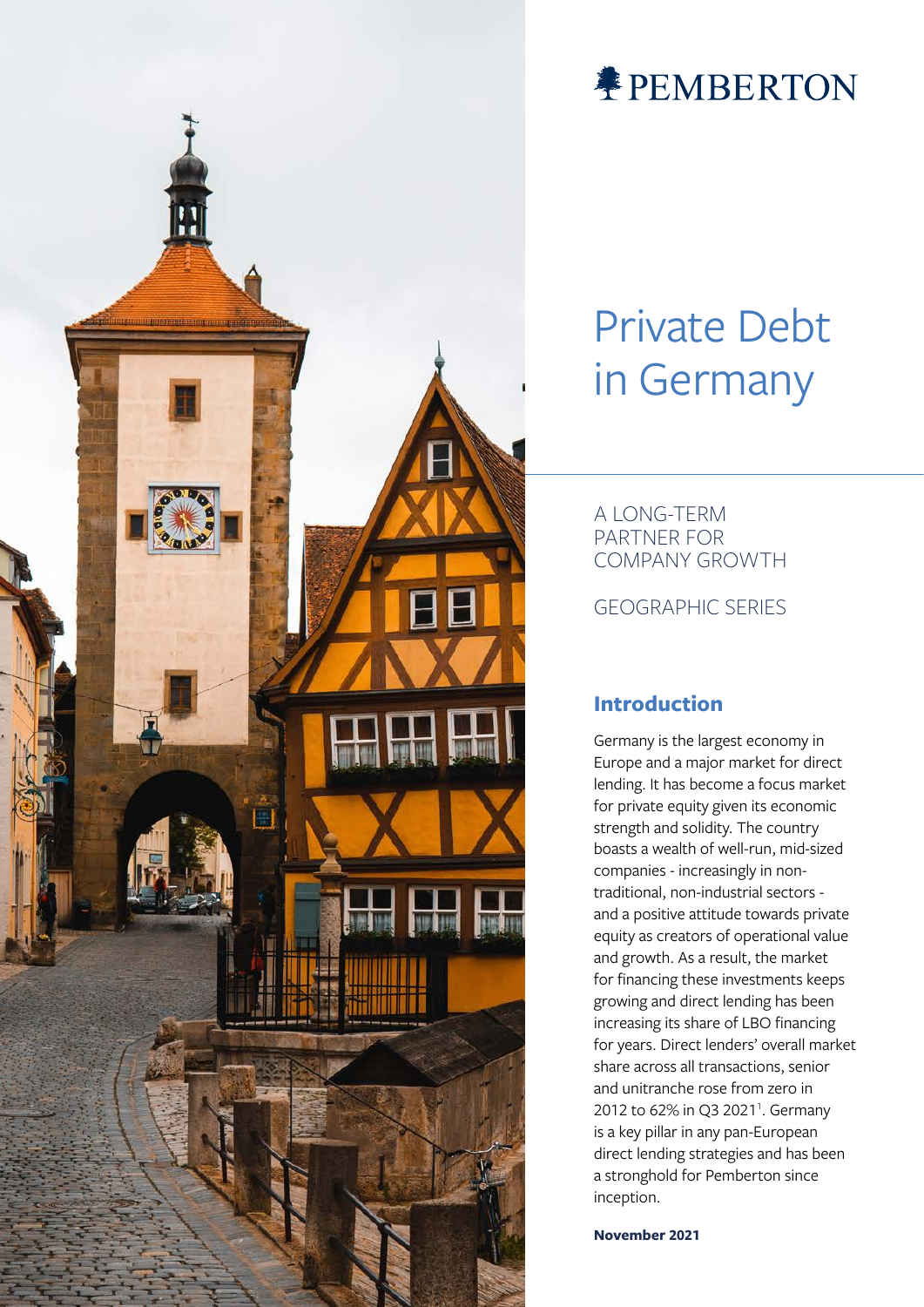Finally, 12 years of low interest rates and a lack of yield from traditional savings are causing Germans to wake up to the attractions of private equity as an investment class. This is helped by the arrival of access routes that help bring down the minimum investment of private investors and open up the asset class to a wider audience.

"This is clearly far away from a grass-roots development given the size of the entry ticket, but the returns available for investors in PE funds are mentioned much more in both social and classic media, feeding an interest in the wider public to understand what it is all about," Breuer observes.

Germany is the largest country by population in the EU, with 83.2 million inhabitants as of 2020<sup>2</sup>. It also has the largest economy in Europe, with GDP of €3,368bn in 2020 making it the fourth-largest economy in the World<sup>3</sup>.

> Against that positive backdrop, private equity investment in Germany totalled €59.6bn (2016-20 $^6$ ). Along with France and Italy, **Germany is one of the leading markets for private equity investment**  in the EU, although like them it remains some way behind Europe's leading market: the UK.

Following the Global Financial Crisis, the German economy grew steadily from 2009 until the impact of the Covid-19 pandemic in Q1 2020. Like other major economies, the country then suffered the effects of lockdown before recovering from Q3 2020. In Q2 2021 the economy grew by 1.5% on the previous quarter, and by 9.6% on the low point recorded in Q2 2020<sup>4</sup>.

> "The German private equity scene is larger, deeper, and more diverse than it has ever been," notes Breuer. "Having a team in Germany is a must-have for longestablished players, and those that have originated

- **2.** <https://www.statista.com/statistics/672608/development-population-numbers-germany/>
- **3.** [https://data.worldbank.org/indicator/NY.GDP.MKTP.CD?locations=DE](https://data.worldbank.org/indicator/NY.GDP.MKTP.CD?locations=DE
)
- **4.** [https://www.destatis.de/EN/Press/2021/07/PE21\\_365\\_811.html](https://www.destatis.de/EN/Press/2021/07/PE21_365_811.html)
- **5.** <https://www.reuters.com/article/germany-economy-ifo-idUSL5N2NY1JG>

**6.** BVK March 2021

# Why invest in Germany?

The economic outlook for 2H 2021 and into 2022 is for continuing, steady recovery. **The ifo economic institute forecasts 2021 growth of 3.3%, and 4.3% for 20225 .**

The cornerstone of German economic growth for decades has been the 'Mittelstand', which offers a wealth of well-run, efficient and frequently familyowned businesses with annual sales typically in the range of €100m-500m. Alongside the traditional manufacturing sector, there is also an increasing supply of asset-light companies to invest in, e.g. in Business Services (with IT Services having seen a plethora of buy-and-build strategies in recent years), Software, Communications and Tech.

Plenty of investment opportunities have also opened up in the country's Healthcare and Social Care sectors, with roll-up strategies in ophthalmic, radiology, dentistry and other parts of the medical practices and clinics. There has also been significant private investment in elderly and social care, driven by an ageing society and increasing life expectancy.

As with other major European economies, important decisions lie ahead to maintain Germany's competitiveness on a global scale while managing societal expectations around reconciling growth and ecological sustainability. As one of many illustrations of this challenge, following the decision to abandon nuclear power, Germany already has one of the highest costs of power in Europe, but still wants to run down fossil power production and increase renewable energy significantly. This will require investment in distribution infrastructure, for example to get power generated by wind farms in the north to the rest of the country.

The recent elections mark the end of 16 years under Chancellor Merkel and, for the first time in Germany's post-war history, the need to form a three-party coalition to achieve a majority. Sentiment in the country is divided between those who valued the solidity and calculability of Merkel's steady-hand approach and those who feel the country is in need of more ambitious reform.

"Germany has proven many times that it is capable of reform as and when required," says Jürgen Breuer, Head of DACH at Pemberton. "That ability has been present regardless of the colour of the governing coalition, as shown by the ground-breaking labour market reforms in 2005 under a Social Democrat/ Green coalition – arguably an unlikely alliance to bring about such reform. Germany remains well placed to maintain its position as the leading economy in Europe."

Germany remains well placed to maintain its position as the leading economy in Europe.

# The growth of direct lending in Germany

The growth of private equity investment and the declining role of traditional banks have been the main drivers behind the development of private lending in Germany over the past 10 years.

### **The central role of private equity**

We have noticed increased acceptance of private equity investment in Germany in recent years and believe there have been several factors supporting this. First, a generational change in attitudes has reduced the hesitance of founders and family business owners to sell. This has been combined with increasingly global attitudes.

Secondly, the reputation of private equity managers has improved. Many are now seen as having credible investment strategies for operational value creation rather than for financial engineering. They are investing in product development and growth, driving sector and international consolidation via buy-andbuild strategies, and increasingly doing all that in a more sustainable way. In many instances the former family owners maintain an equity stake and use the PE firms to drive mutually beneficial value creation.

"Even in secondary or tertiary buyouts – long snubbed as a stop-gap for PE investors to secure an exit – the depth of the PE market provides value-creation levers for the next owner, by growing a business into new geographies or considering add-on acquisitions that may have been too large for the previous owner," Breuer comments.



**<sup>1.</sup>** GCA Altium Midcap Monitor – Q3 2021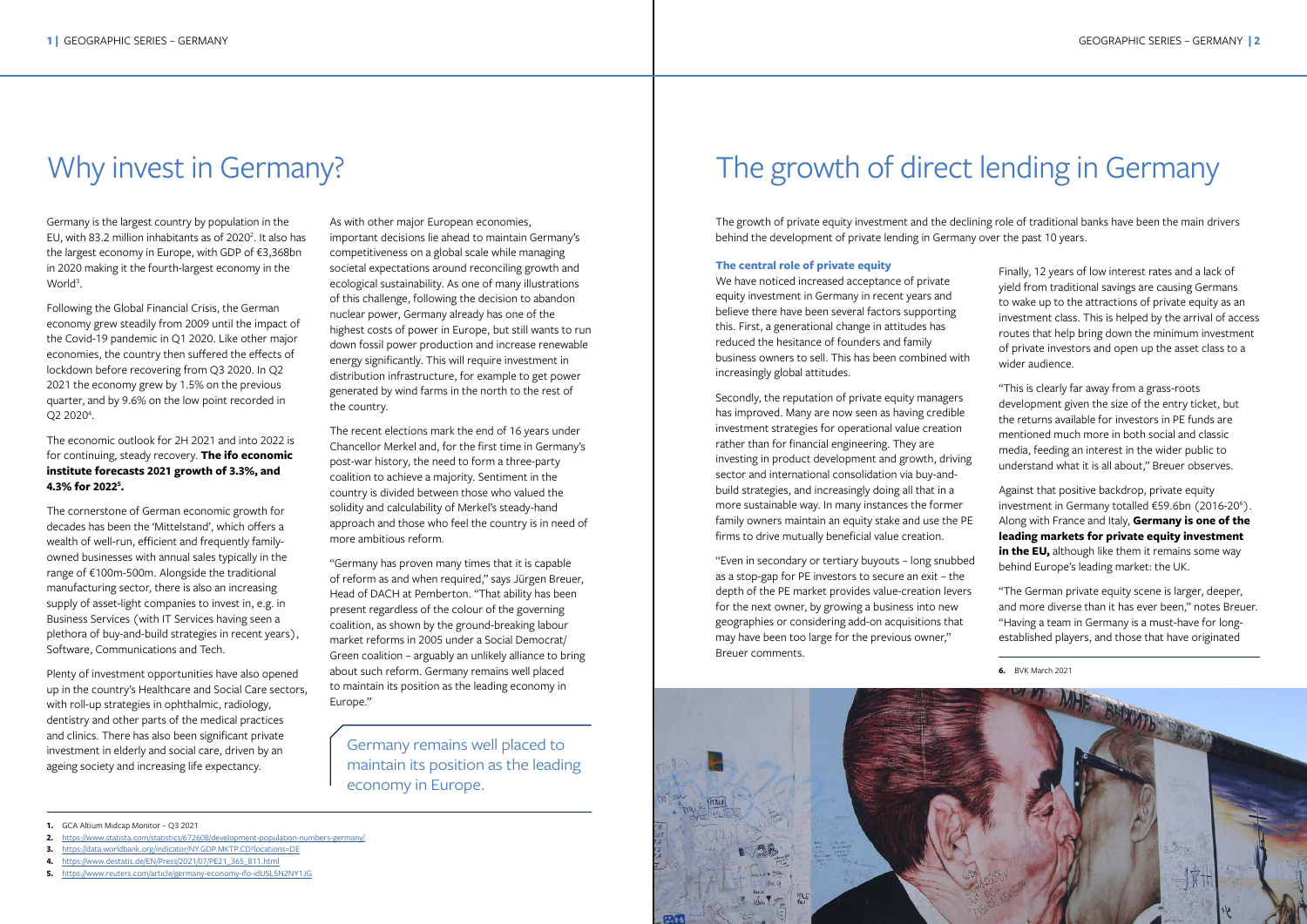The impact of the pandemic on direct lending deal volumes faded quickly, and after a strong three quarters in 2021 market analysts expect Q4 2021 to see strong demand for direct lending<sup>12</sup>. As of August 2021, Germany-based private lenders had an estimated US\$11-17bn to invest<sup>13</sup>.

In terms of sectors, **there is currently big demand for exposure to Healthcare and Software/ Technology,** which are perceived as safer. Together they accounted for 60% of direct lending deals in Q3 2021<sup>14</sup>. To put that into perspective, as of 2018 those two sectors only accounted for a combined 29% of deals. However, there is also currently demand from a range of other sectors, including Industrial & Manufacturing, and Consumer.

Viewed by purpose, new financings (primary and secondary) in Germany accounted for a combined 52% of direct lending deals through Q3 2021; refinancing/recapitalisations made up 18%; and addons totalled 30% of deals.

The percentage of add-ons has been rising steadily since 2016, when they made up just 9% of financings<sup>15</sup>, which is a nice piece of evidence for the value-creation that PE sponsors are driving through buy & build. And as pointed out above, it is a driver of market share for direct lenders, particularly if the additional debt capacity for acquisitions is committed at the outset.

their success in other parts of Europe will target Germany for expansion at some stage – as seen with FSN Capital, Egeria, Altor and others in recent years".

> Among the traditional banks, some lenders have closed their German leveraged finance teams (IKB) or become less active (Société Générale). There is also talk that Cerberus may take over the federal government's stake in Commerzbank, which could potentially bring about further consolidation in the sector $8$ .

"And then we have seen many new PE managers set up in Germany, either by professionals who gained a track record at established players, or by people with an entrepreneurial background, to create managers with a German heritage, some of them investing monies of German families," says Nils Weber, Executive Director in Pemberton's DACH origination team in Frankfurt.

> There were 375 direct lending deals in Germany up to the end of Q2 2021. That represented 12.2% of all European (including UK) deals to date<sup>9</sup>.

Pemberton had completed 34 deals in Germany since inception up to the end of Q2 2021, including addons. That accounts for 23% of Pemberton's 147 deals in Europe and shows that **German deals represent a significantly higher share of Pemberton's European deal total than is the case for the overall private debt market<sup>10</sup>.** 

Findos, Emeram, Armira and EMH Partners are just a few examples that fit that description. As elsewhere in Europe, **private equity sponsors account for most direct lending deals.** PE sponsors were behind 90% of Pemberton's German deals up to June 2021. And this trend looks likely to continue. As of August 2021, DACH-based private equity sponsors had US\$49.8bn of 'dry powder'7 .

The growth of direct lending in Germany has been accompanied by – and to some extent driven by – the simultaneous decline of traditional bank lending. This is also the case in other European markets, where the impact of Basel III and changing capital adequacy requirements have restricted banks' appetite for midmarket lending, thereby opening up opportunities for direct lenders.



Getting the full debt capacity for a €200m-600m deal from only one partner has proven to be a deciding factor for more and more PE sponsors. This is particularly pronounced in buy-and build situations.

"On another important note, now that the market has finally had the chance to see direct lenders in action throughout a crisis, many PE managers have been impressed with the pragmatism and partnership approach of direct lenders in dealing with the – mostly temporary – Covid impact on portfolio companies. This will reinforce the growing preference for direct lending with sponsors," says Pemberton's Weber.

### **Steady rise of direct lending**

"This pan-European diversification is a result of Pemberton's strong on-the-ground presence and is highly appreciated by our LP base," says Pemberton's Breuer.

Over the last decade debt funds have steadily increased their market share of lending in Germany compared with the traditional banks. **The direct lenders' market share rose from zero in 2012 to 58.5% in 2020, and 62% in Q3 2021**11.

#### **7.** Preqin

- **9.** Deloitte ALDT Tracker Q2 2021
- **10.** Deloitte ALDT Tracker Q2 2021
- **11.** GCA Altium Midcap Monitor Q3 2021

## **Figure 1:** The growing market share of debt funds in Germany

### Germany remains well placed to maintain its position as the leading economy in Europe.

**<sup>8.</sup>** [https://www.sharecast.com/news/market\\_reports/dj-cerberus-considers-buying-additional-stake-in-commerzbank--handelsblatt--8100410.html](https://www.sharecast.com/news/market_reports/dj-cerberus-considers-buying-additional-stake-in-commerzbank--handelsblatt--8100410.html
)

**<sup>12.</sup>** GCA Altium Midcap Monitor – Q3 2021

**<sup>13.</sup>** Preqin data and assuming an allocation to Germany of 10-15%

**<sup>14.</sup>** GCA Altium Midcap Monitor – Q3 2021

**<sup>15.</sup>** GCA Altium Midcap Monitor – Q3 2021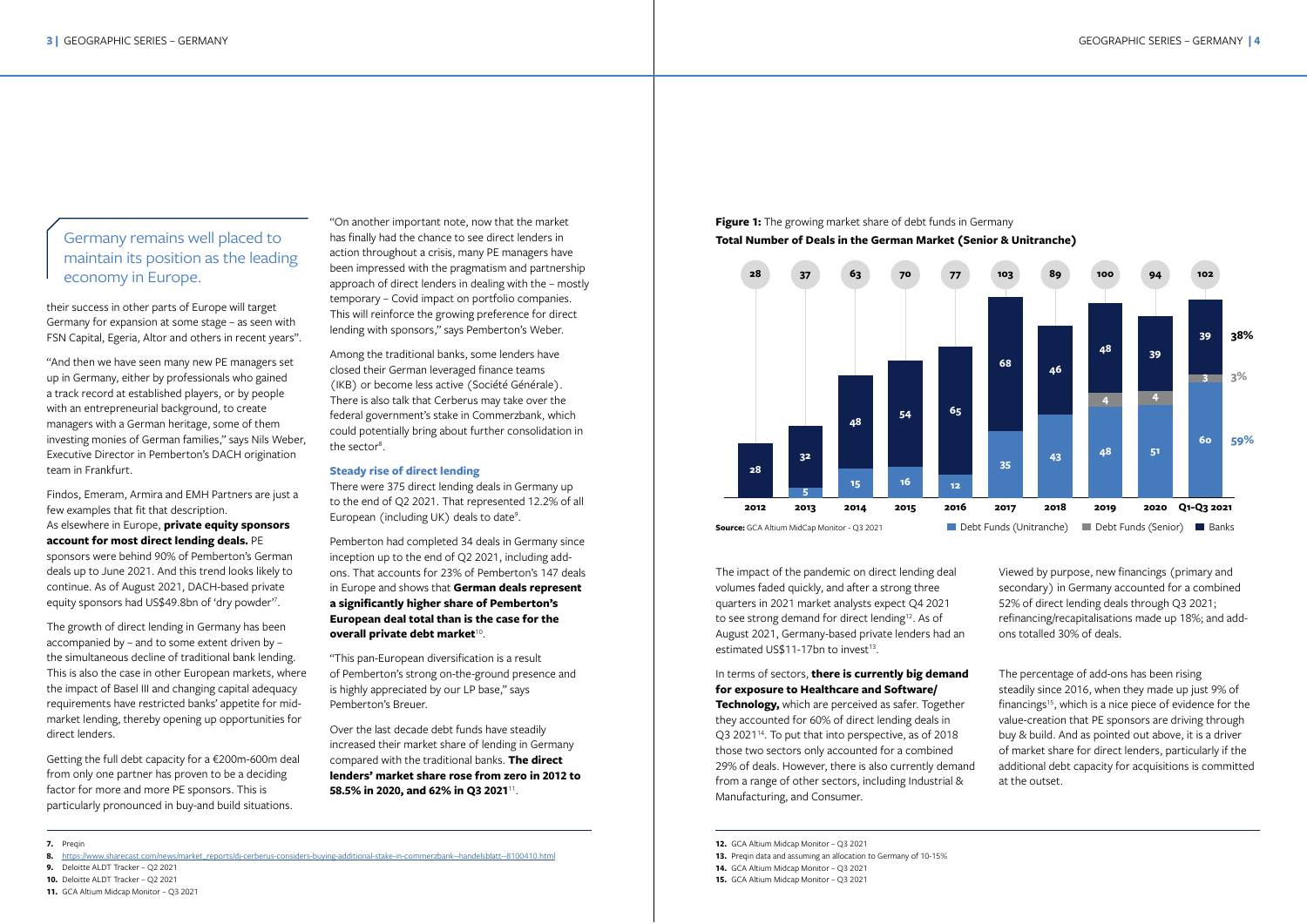# Pemberton's commitment to Germany

Pemberton opened its first continental European office in Frankfurt in early 2015 and the local approach has been one of the firm's key strategic pillars in Germany and other leading European markets, especially during the pandemic. Other direct lenders have recognised the importance of Germany as a direct lending market and have hired resource directed at the country. However, while some have opened or intend to open a local office in Germany, others continue to target the market from London or other centres.

Figure 2: Selected German Pemberton deals<sup>17</sup>

as evidenced by the fact that it frequently leads the relevant league tables, which has been the case once again for the LTM period to 30<sup>th</sup> September 2021<sup>16</sup>.

### **Pemberton has been one of the most active direct lenders in Germany for many years now,**

As the list below shows, the platform deals we have financed have been in a range of sectors, but have included a large share of resilient (Healthcare and Food) and asset-light/high growth (Software, Tech, IT Services and Consulting) sectors. And we have brought one of our particular strengths to bear in many of these deals, which is the ability to commit and provide additional capital over a number of years to support buy & build strategies. In total, 37 add-ons were supported for nine of the platforms.

| <b>Company</b>          | <b>Sector</b>                  | <b>Sponsor</b>          | <b>Notes</b>          |
|-------------------------|--------------------------------|-------------------------|-----------------------|
| <b>Infinigate</b>       | Security Software Distribution | Bridgepoint             | LBO                   |
| <b>WindStar Medical</b> | Consumer OTC Healthcare        | Oakley Capital          | $LBO + add-ons$       |
| Aenova                  | Pharma Contract manufacturing  | <b>BC Partners</b>      | Refinancing           |
| <b>Frostkrone</b>       | Frozen Fingerfood              | <b>F</b> meram          | Refinancing + add-ons |
| <b>BE-terna</b>         | <b>IT Services</b>             | Deutsche Private Equity | $LBO + add-ons$       |
| Rameder                 | Automotive Aftermarket         | <b>FSN Capital</b>      | $IBO + add-ons$       |
| Swyx/Enreach            | Unified Communication Software | Waterland               | $IBO + add-ons$       |
| <b>QSIL</b>             | <b>Fused Quartz materials</b>  | Corporate               | Refinancing           |



At Pemberton, we have been very active in financing buy & build strategies, e.g. for BE-terna, a DPE-owned IT Services group, or for Emeram portfolio company Frostkrone (see case study page 7). In another situation we financed in 2018, our original debt package of c.€50m has grown to more than €250m after we helped finance a large number of acquisitions in three years.

Looking more generally, **direct lending strategies in the market have become more varied,** playing to a range of risk-return profiles and including profiles closer to what banks can do.

For example, the Pemberton Senior Loan strategy finances larger, more conservatively levered companies at lower rates compared to our Mid-Market strategy. The Senior Loan strategy can lend alongside – and

pari-passu with – banks, something that is more challenging in the higher-levered Mid-Market strategy. As a result, it opens up opportunities for more cooperation between direct lenders and banks, and helps banks to maintain their place in the corporate relationship.

Another recent development is that certain banks are in a position to take pieces of unitranche financing (i.e. more highly levered) on a pari-passu basis.

Interestingly, large insurance companies are also getting involved in corporate loans. At Pemberton, we have established regular dialogue with some of these as potential partners in our Senior Loan strategy and have already financed a transaction in a trio of a relationship bank, an insurance company and a debt fund

**16.** GCA Altium Monitor - Q3 2021

**<sup>17.</sup>** Pemberton internal data